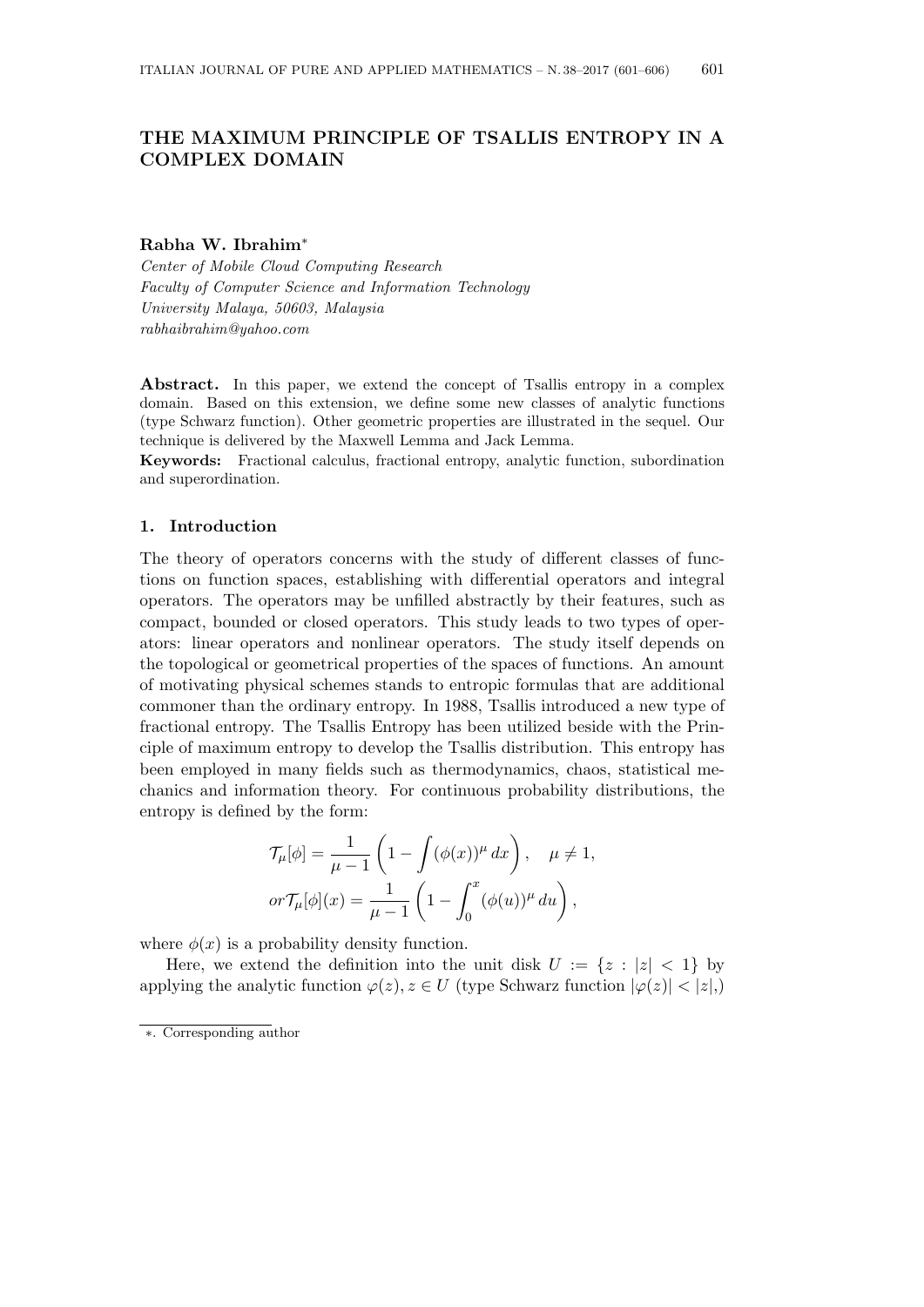where it is normalized by  $\varphi(0) = 0, \varphi'(0) = 1$ . The class of all normalized functions is denoted by  $A_{\varphi}$ . For integrals of the second type defined by [1]-[3]:

$$
\mathcal{J}_{\mu}[\varphi](z) = \int_0^z (\varphi'(t))^{\mu} dt = \frac{1 - \mathcal{J}_{\mu}[\varphi](z)}{\mu - 1} \quad \mu \neq 1, \, z \in U.
$$

In this note, we suggest the differential entropy, because this case enables us to study many geometric properties and information regarding the classes of analytic functions. Receiving information about the properties of a function from properties of its derivatives indicates a significant part in many areas of mathematical analysis.

The function  $\varphi$  has enough information in each geometric classes; such as the  $\text{star}$ likeness  $\Re(z\varphi'(z)/\varphi(z)) > \lambda, \lambda \in [0,1)$  and convexity  $\Re(1 + z\varphi''(z)/\varphi'(z)) >$  $\lambda, \lambda \in [0, 1)$ , if the complex entropy satisfies  $\Re(\mathcal{T}_{\mu}[\varphi](z)) > 0$ , which is equivalent to  $\Re(\rho(z)) > 0, \mu > 1$ , where  $\rho(z) := 1 - \mathcal{J}_{\mu}[\varphi](z)$ . The set of information for each geometric class can be realized by the conclusion

$$
\mathcal{I}^{\mu}_{\varphi} = \Big\{ \varphi \in A_{\varphi} : 0 < \Re\Big( \mathcal{T}_{\mu}[\varphi](z) \Big) < \frac{\mu}{\mu - 1}, \, z \in U, \, \mu \neq 1 \Big\}.
$$

Our discussion is based on the Maxwell Lemma as well as Jack Lemma respectively

**Lemma 1.1** ([4]). If  $\epsilon$  *is real and*  $\rho$  *is analytic in the unit disk, then* 

$$
\Re(\rho(z) + \epsilon z \rho'(z)/\rho(z)) > 0 \Longrightarrow \Re(\rho(z)) > 0.
$$

**Lemma 1.2** ([5]). Let  $\psi(z)$  be analytic in U with  $\psi(0) = 0$ . Then if  $|\psi(z)|$ *approaches its maximization when*  $|z| = r$  *at a point*  $z_0 \in U$ , *then*  $z_0 \psi'(z_0) =$  $\kappa \psi(z_0)$ *, where*  $\kappa \geq 1$  *is a real number.* 

Moreover, we need the subordination concept in the sequel, which is defined as follows: Assume that  $\alpha(z)$  and  $\beta(z)$  are two analytic functions in *U*. Then  $\alpha(z)$ is said to be subordinate to  $\beta(z)$  if there exists an analytic function  $\psi(z)$  in U satisfying  $\psi(0) = 0$ ,  $|\psi(z)| < 1(z \in U)$  and  $\alpha(z) = \beta(\psi(z))$ . This subordination is noted by  $\alpha(z) \prec \beta(z), z \in U$ .

# **2. The main finding**

Our aim is to achieve the property of the set  $\mathcal{I}_{\varphi}^{\mu}$ .

**Theorem 2.1.** *Let*  $\varphi \in A_{\varphi}, \mu \geq 2$ , and  $1 < \lambda < 2$ . If  $\varphi$  satisfies

(1) 
$$
0 < \Re\left(1 + \frac{z\varphi''(z)}{\varphi'(z)}\right) < \frac{\lambda(2-\lambda)}{2(1+\lambda)},
$$

*then*  $\varphi \in \mathcal{I}_{\varphi}^{\mu}$ *. Moreover,*  $\varphi$  *is starlike in the open unit disk.*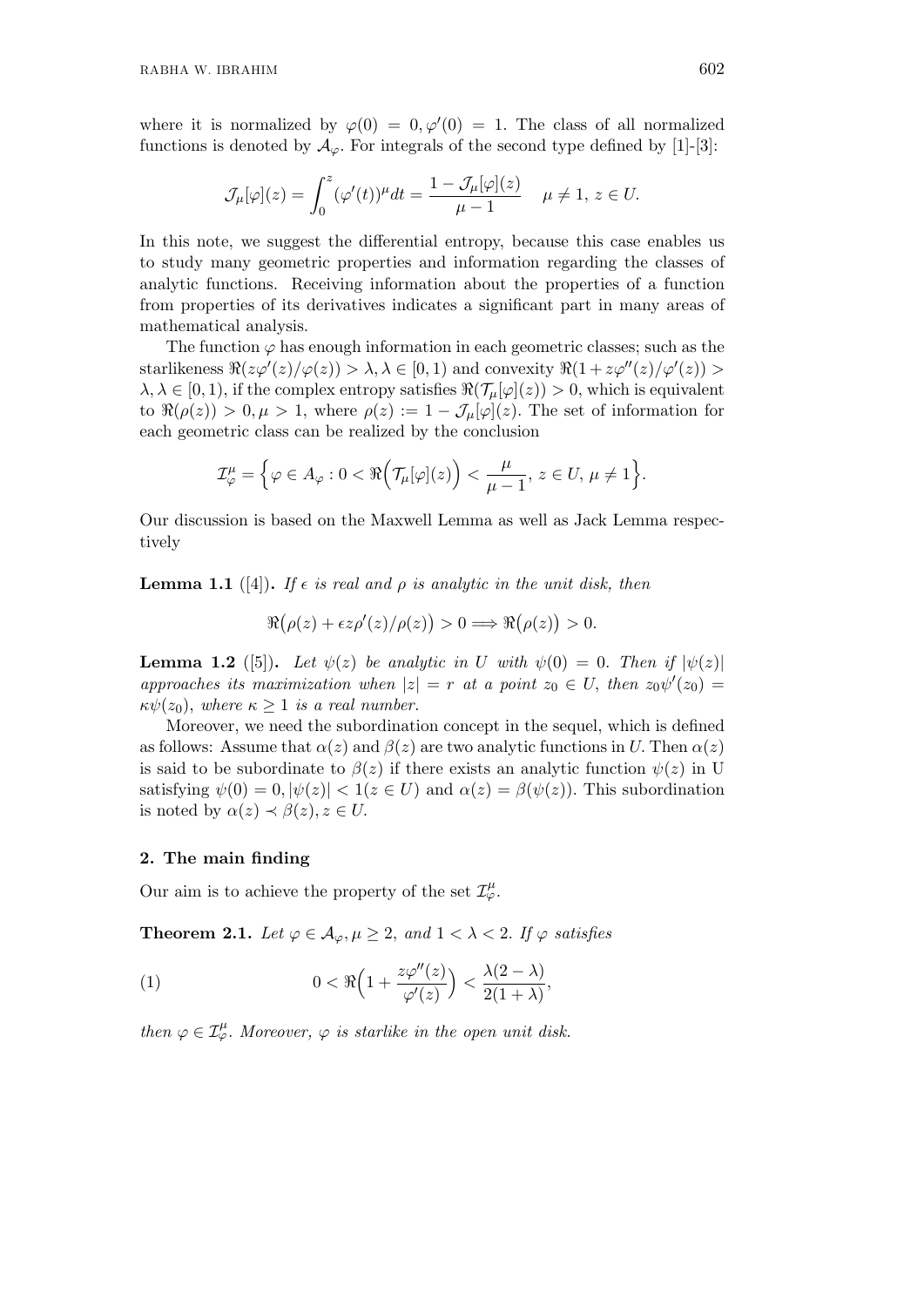**Proof.** First, we show that  $\Re(\mathcal{T}_\mu[\varphi](z)) < \frac{\mu}{\mu - \mu}$  $\frac{\mu}{\mu-1}$ . Define a function  $\psi$  as follows:

$$
\psi(z)=\mathcal{T}_{\mu}[\varphi](z)-\frac{1}{\mu-1},\,\mu\neq 1
$$

such that  $\psi'(z) = (\mathcal{T}_{\mu}[\varphi](z))'$  and  $\frac{z\varphi'(z)}{\varphi(z)} = \frac{\lambda(1-\psi(z))}{\lambda-\psi(z)}$  $\lambda - \psi(z)$ ,  $\psi(z) \neq \lambda$ . It is clear that  $\psi$ is analytic because  $\varphi$  is analytic in the open disk *U*. In addition,  $\psi(0) = 0$ , we need only to show that  $|\psi(z)| < 1$ . Also, implicitly it is containing  $\lambda$  and  $\mu$ . A computation implies that

$$
\begin{split} &\Re\left(1+\frac{z\varphi''(z)}{\varphi'(z)}\right)\\ &=\Re\left(\frac{\lambda(1-\psi(z))}{\lambda-\psi(z)}-\frac{z\psi'(z)}{1-\psi(z)}+\frac{z\psi'(z)}{\lambda-\psi(z)}\right)\\ &=\Re\left(\frac{\lambda(1-[\mathcal{T}_{\mu}[\varphi](z)-\frac{1}{\mu-1}])}{\lambda-[\mathcal{T}_{\mu}[\varphi](z)-\frac{1}{\mu-1}]}-\frac{z(\mathcal{T}_{\mu}[\varphi](z))'}{1-[\mathcal{T}_{\mu}[\varphi](z)-\frac{1}{\mu-1}]}+\frac{z(\mathcal{T}_{\mu}[\varphi](z))'}{\lambda-[\mathcal{T}_{\mu}[\varphi](z)-\frac{1}{\mu-1}]}\right)\\ &=\Re\left(\frac{\lambda(1+\frac{1}{\mu-1}-\mathcal{T}_{\mu}[\varphi](z))}{\lambda+\frac{1}{\mu-1}-\mathcal{T}_{\mu}[\varphi](z)}-\frac{z(\mathcal{T}_{\mu}[\varphi](z))'}{1+\frac{1}{\mu-1}-\mathcal{T}_{\mu}[\varphi](z)}+\frac{z(\mathcal{T}_{\mu}[\varphi](z))'}{\lambda+\frac{1}{\mu-1}-\mathcal{T}_{\mu}[\varphi](z)}\right)\\ <\frac{\lambda(2-\lambda)}{2(1+\lambda)}. \end{split}
$$

In view of Lemma 1.2, there exists a complex number  $z_0 \in U$  such that  $\psi(z_0) =$  $e^{i\theta}$  and  $z_0\psi'(z_0) = \kappa\psi(z_0) = \kappa e^{i\theta}, \kappa \ge 1$ . Therefore, we obtain

$$
1 + \frac{z_0 \varphi''(z_0)}{\varphi'(z_0)}
$$
  
=  $\frac{\lambda (1 + \frac{1}{\mu - 1} - \mathcal{T}_{\mu}[\varphi](z_0))}{\lambda + \frac{1}{\mu - 1} - \mathcal{T}_{\mu}[\varphi](z_0)} - \frac{z_0(\mathcal{T}_{\mu}[\varphi](z_0))'}{1 + \frac{1}{\mu - 1} - \mathcal{T}_{\mu}[\varphi](z_0)} + \frac{z_0(\mathcal{T}_{\mu}[\varphi](z_0))'}{\lambda + \frac{1}{\mu - 1} - \mathcal{T}_{\mu}[\varphi](z_0)}$   
=  $\frac{\lambda (1 - e^{i\theta})}{\lambda - e^{i\theta}} - \frac{\kappa e^{i\theta}}{1 - e^{i\theta}} + \frac{\kappa e^{i\theta}}{\lambda - e^{i\theta}} = \frac{\lambda + (\kappa - \lambda)e^{i\theta}}{\lambda - e^{i\theta}} - \frac{\kappa e^{i\theta}}{1 - e^{i\theta}}.$ 

Since

 $\overline{\phantom{a}}$ 

$$
\Re\left(\frac{1}{1-e^{i\theta}}\right) = \frac{1}{2}, \Re\left(\frac{1}{\lambda - e^{i\theta}}\right) = \frac{1}{2\lambda} + \frac{\lambda^2 - 1}{2\lambda(1 + \lambda^2 - 2\lambda\cos(\theta))}
$$

then, we attain

$$
\Re\Big(1+\frac{z_0\varphi''(z_0)}{\varphi'(z_0)}\Big)=\frac{1+\lambda}{2}+\frac{(\lambda^2-1)(1-\lambda+\kappa)}{2(1+\lambda^2-2\lambda\cos\theta)}.
$$

For  $\lambda \in (1, 2)$ , and  $\kappa = 1$ , we arrive at

$$
\Re\Big(1+\frac{z_0\varphi''(z_0)}{\varphi'(z_0)}\Big)\geq \frac{2-\lambda}{2(1+\lambda)}+\frac{(\lambda-1)(2-\lambda)}{2(1+\lambda)}=\frac{\lambda(2-\lambda)}{2(1+\lambda)},
$$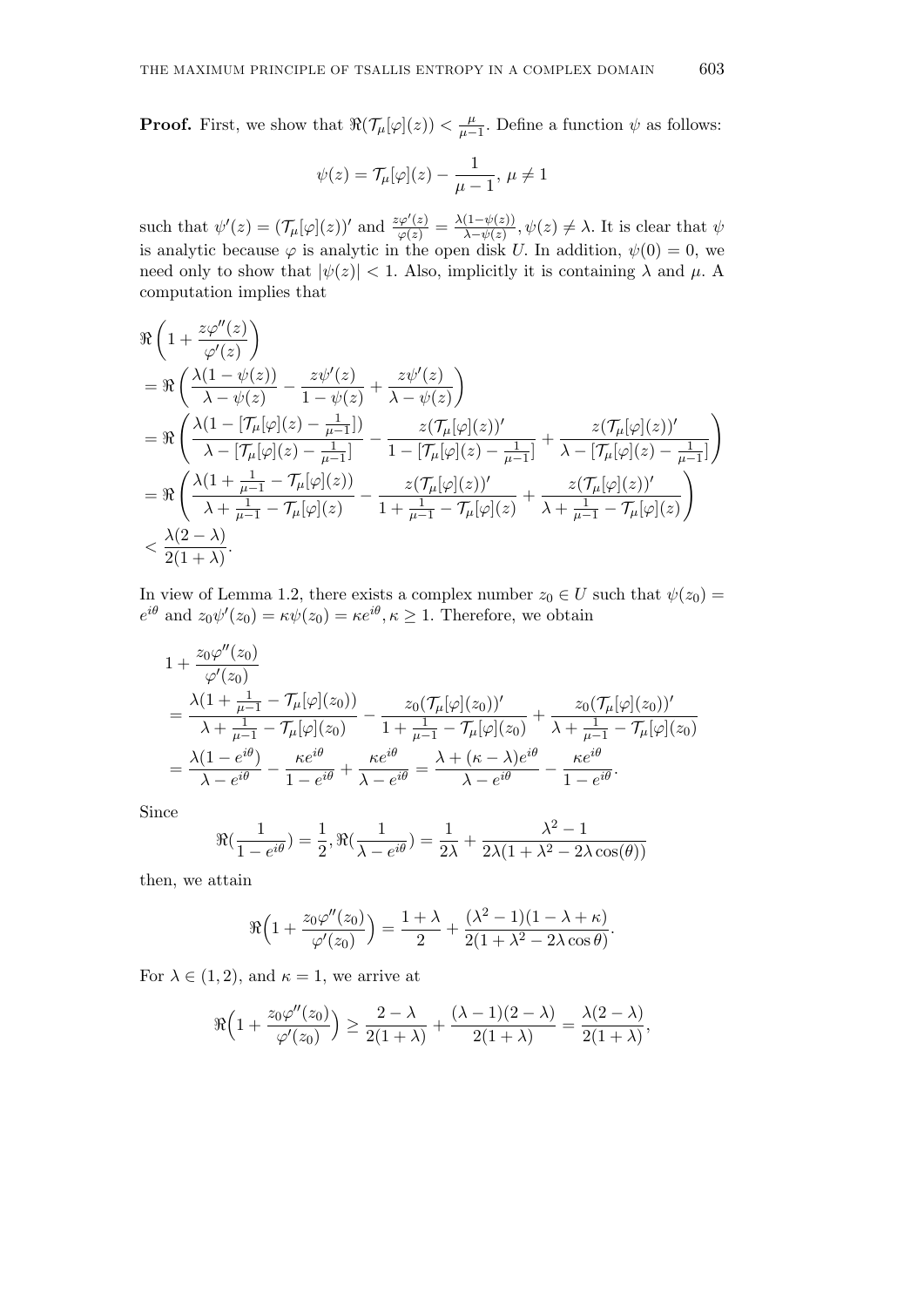which is a contradiction. Therefore,  $|\psi(z)| < 1$ , and  $\Re(\mathcal{T}_{\mu}[\varphi](z)) < \frac{\mu}{\mu - 1}$ *µ−*1 *.* Obviously,

(2) 
$$
\psi(z) = \mathcal{T}_{\mu}[\varphi](z) - \frac{1}{\mu - 1} = \frac{\lambda(\frac{z\varphi'(z)}{\varphi(z)} - 1)}{\frac{z\varphi'(z)}{\varphi(z)} - \lambda} = \frac{\lambda(1 - \frac{z\varphi'(z)}{\varphi(z)})}{\lambda - \frac{z\varphi'(z)}{\varphi(z)}}.
$$

Hence, we obtain  $\frac{z\varphi'(z)}{\varphi(z)} \prec \frac{\lambda(1-z)}{\lambda-z}$  $\frac{\lambda - z}{\lambda - z}$ . This conclude that *φ* is starlike in *U*. Now, we proceed to show that  $\Re(\mathcal{T}_{\mu}[\varphi](z)) > 0$ . Since  $\varphi$  is starlike, then we define a function  $\rho(z)$  such that  $\frac{z\varphi'(z)}{\varphi(z)} = \rho(z)$ . If, we let  $\Lambda(z) := \frac{z\varphi'(z)}{\varphi(z)} = \rho(z)$  then we receive

$$
\frac{z\Lambda'(z)}{\Lambda(z)} + \Lambda(z) = 1 + \frac{z\varphi''(z)}{\varphi'(z)} = \rho(z) + \frac{z\rho'(z)}{\rho(z)}.
$$

Hence, we obtain

$$
\Re\Big(1+\frac{z\varphi''(z)}{\varphi'(z)}\Big)=\Re\Big(\rho(z)+\frac{z\rho'(z)}{\rho(z)}\Big)>0.
$$

By applying Lemma 1.1, we have  $\Re(\rho(z)) > 0$  and this implies that  $\Re(\mathcal{T}_{\mu}[\varphi](z)) > 0$ 0*.* This completes the proof.

**Corollary 2.1.** *Let the assumptions of Theorem 2.1 hold. Then*  $\int_0^2$ *φ*(*ι*) *ι dι is convex.*

# **3. Applications**

We illustrate some examples of functions in the set  $\mathcal{I}_{\varphi}^{\mu}$  by using Theorem 2.1.

**Example 3.1.** Consider the function

$$
\varphi(z) = \left(\frac{1+\lambda}{2}\right)(1-z)^{-\frac{1-\lambda}{1+\lambda}-1} - \left(\frac{1+\lambda}{2}\right), \quad z \in U.
$$

Obviously,  $\varphi(0) = 0$  and  $\varphi'(0) = 1$ , where  $\varphi'(z) = (1 - z)^{-\frac{1 - \lambda}{1 + \lambda} - 2}$ ,  $z \in U$ . Now, we have

$$
0 < 1 + \Re\left(\frac{z\varphi''(z)}{\varphi'(z)}\right) = 1 + (2 + \frac{1-\lambda}{1+\lambda})\Re\left(\frac{z}{1-z}\right), \quad z \in U
$$
\n
$$
= \frac{\lambda - 1}{2(1+\lambda)} < \frac{\lambda(2-\lambda)}{2(1+\lambda)}, \quad z \to^{-} 1, \lambda \in (1, 2).
$$

Hence, in view of Theorem 2.1,  $\varphi \in \mathcal{I}_{\varphi}^{\mu}$  and it is starlike in the open unit disk.

**Example 3.2.** Define the function

$$
\varphi(z) = \left(\frac{2(\lambda+1)}{\lambda^2+2}\right)(1-z)^{-\frac{\lambda(\lambda-2)}{2(1+\lambda)}-1} - \left(\frac{2(\lambda+1)}{\lambda^2+2}\right), \quad z \in U.
$$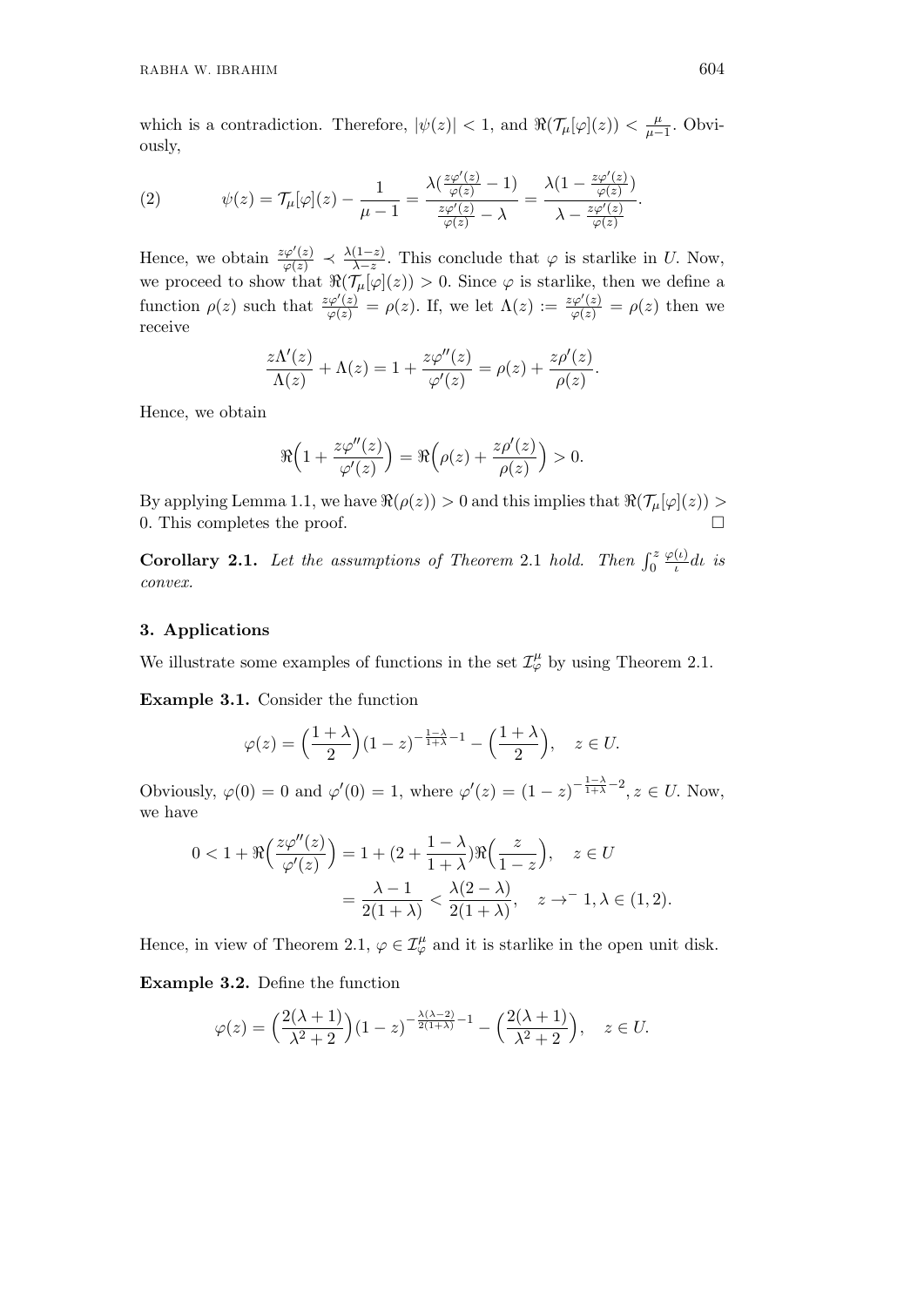Obviously,  $\varphi(0) = 0$  and  $\varphi'(0) = 1$ , where  $\varphi'(z) = (1-z)^{-\frac{\lambda(\lambda-2)}{2(1+\lambda)}-2}$ . A calculation implies

$$
0 < 1 + \Re\left(\frac{z\varphi''(z)}{\varphi'(z)}\right) = 1 + \left(2 + \frac{\lambda(\lambda - 2)}{2(1 + \lambda)}\right)\Re\left(\frac{z}{1 - z}\right), \quad z \in U
$$
\n
$$
= \frac{\lambda(2 - \lambda)}{4(1 + \lambda)} < \frac{\lambda(2 - \lambda)}{2(1 + \lambda)}, \quad z \to -1, \lambda \in (1, 2).
$$

Thus, in view of Theorem 2.1,  $\varphi \in \mathcal{I}_{\varphi}^{\mu}$  and it is starlike in the open unit disk.

**Example 3.3.** Assume the function

$$
\varphi(z) = \left(\frac{\lambda + 1}{1 - \lambda}\right)(1 - z)^{-\frac{\lambda - 2}{1 + \lambda} - 1} - \left(\frac{\lambda + 1}{1 - \lambda}\right), \quad z \in U.
$$

Plainly,  $\varphi(0) = 0$  and  $\varphi'(0) = 1$ , where  $\varphi'(z) = (1 - z)^{-\frac{\lambda - 2}{1 + \lambda} - 2}$ . A computation yields

$$
0 < 1 + \Re\left(\frac{z\varphi''(z)}{\varphi'(z)}\right) = 1 + \left(2 + \frac{\lambda - 2}{1 + \lambda}\right)\Re\left(\frac{z}{1 - z}\right), \quad z \in U
$$
\n
$$
= \frac{2 - \lambda}{2(1 + \lambda)} < \frac{\lambda(2 - \lambda)}{2(1 + \lambda)}, \quad z \to -1, \lambda \in (1, 2).
$$

Thus, in view of Theorem 2.1,  $\varphi \in \mathcal{I}_{\varphi}^{\mu}$  and it is starlike in the open unit disk.

**Example 3.4.** Consider the function

$$
\varphi(z) = \left(\frac{2(1+\lambda)}{1-\lambda}\right)(1-z)^{-\frac{\lambda-2}{2(1+\lambda)}-1} - \left(\frac{2(1+\lambda)}{1-\lambda}\right), \quad z \in U.
$$

clearly  $\varphi(0) = 0$  and  $\varphi'(0) = 1$ , where  $\varphi'(z) = (1 - z)^{-\frac{\lambda - 2}{2(1 + \lambda)} - 2}$ . An operation gives

$$
0 < 1 + \Re\left(\frac{z\varphi''(z)}{\varphi'(z)}\right) = 1 + \left(2 + \frac{\lambda - 2}{2(1 + \lambda)}\right)\Re\left(\frac{z}{1 - z}\right), \quad z \in U
$$
\n
$$
= \frac{2 - \lambda}{4(1 + \lambda)} < \frac{\lambda(2 - \lambda)}{2(1 + \lambda)}, \quad z \to -1, \lambda \in (1, 2).
$$

Thus, in view of Theorem 2.1,  $\varphi \in \mathcal{I}_{\varphi}^{\mu}$  and it is starlike in the open unit disk.

# **4. Conclusion**

An extended definition of Tsallis entropy in a complex domain is imposed based on the set of analytic functions. This definition leaded to define a new class of analytic function, may call the class of geometric information of analytic functions. We introduced a sufficient condition of the existing. Moreover, we studied some geometric properties (see Theorem 2.1 and Corollary 2.1). Recently, the author introduced classes of integral operators in the open unit disk [6]-[9].